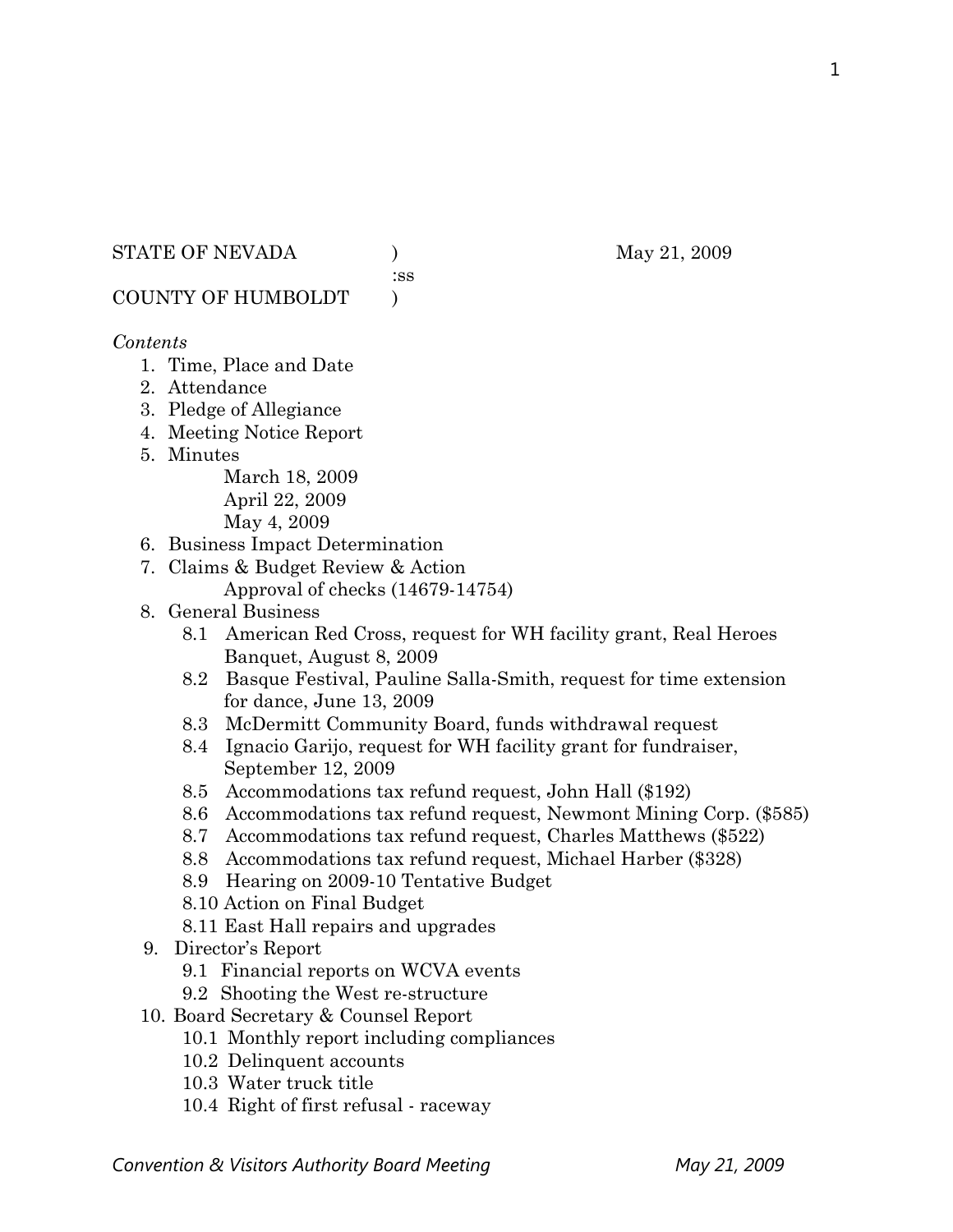- 10.5 Room tax ordinances
- 10.6 Legislation
- 10.7 Bank takeover
- 11.Board Administrator
	- 11.1 April financial reports
	- 11.2 Room tax audits
	- 11.3 Adjustment to caps of Small Town Grants
- 12.Other Reports
- 13.Next Meeting Date
- 14.Adjournment

#### **MINUTES MAY 21, 2009**

- **1. Time, Place and Date.** The Winnemucca Convention and Visitors Authority met in regular session in full conformity with the law at the Winnemucca Convention Center, East Hall, Winnemucca, Nevada at 4:00 pm on Wednesday, May 21, 2009 with Vice Chairman Patty Herzog presiding.
- *2.* **Attendance.** *Convention and Visitors Authority Board Officials Present:*

| Terry Boyle           | Chairman and Hotel Representative     |
|-----------------------|---------------------------------------|
| Patty Herzog          | Vice Chairman and City Representative |
| Don Stoker            | Treasurer and Motel Representative    |
| Dan Cassinelli        | County Representative                 |
| Rodd William Stowell  | Business Representative               |
| <b>Bill Macdonald</b> | Secretary and Counsel                 |
| Kendall Swensen       | Board Administrator                   |

*Convention and Visitors Authority Board Officials Absent:*  None

*Staff Members Present:*  Kim Petersen Director

Shelly Noble Administrative Clerk

| <i>Others Present:</i> |
|------------------------|
| April Mercer           |
| Carla Salla            |
| Martin Avery           |

American Red Cross Winnemucca Basque Club Wmca Regional Raceway Assoc.

### **3. Pledge of Allegiance.**

#### **4. Meeting Notice Report.**

Vice Chairman Herzog reported that notice, including meeting agenda, was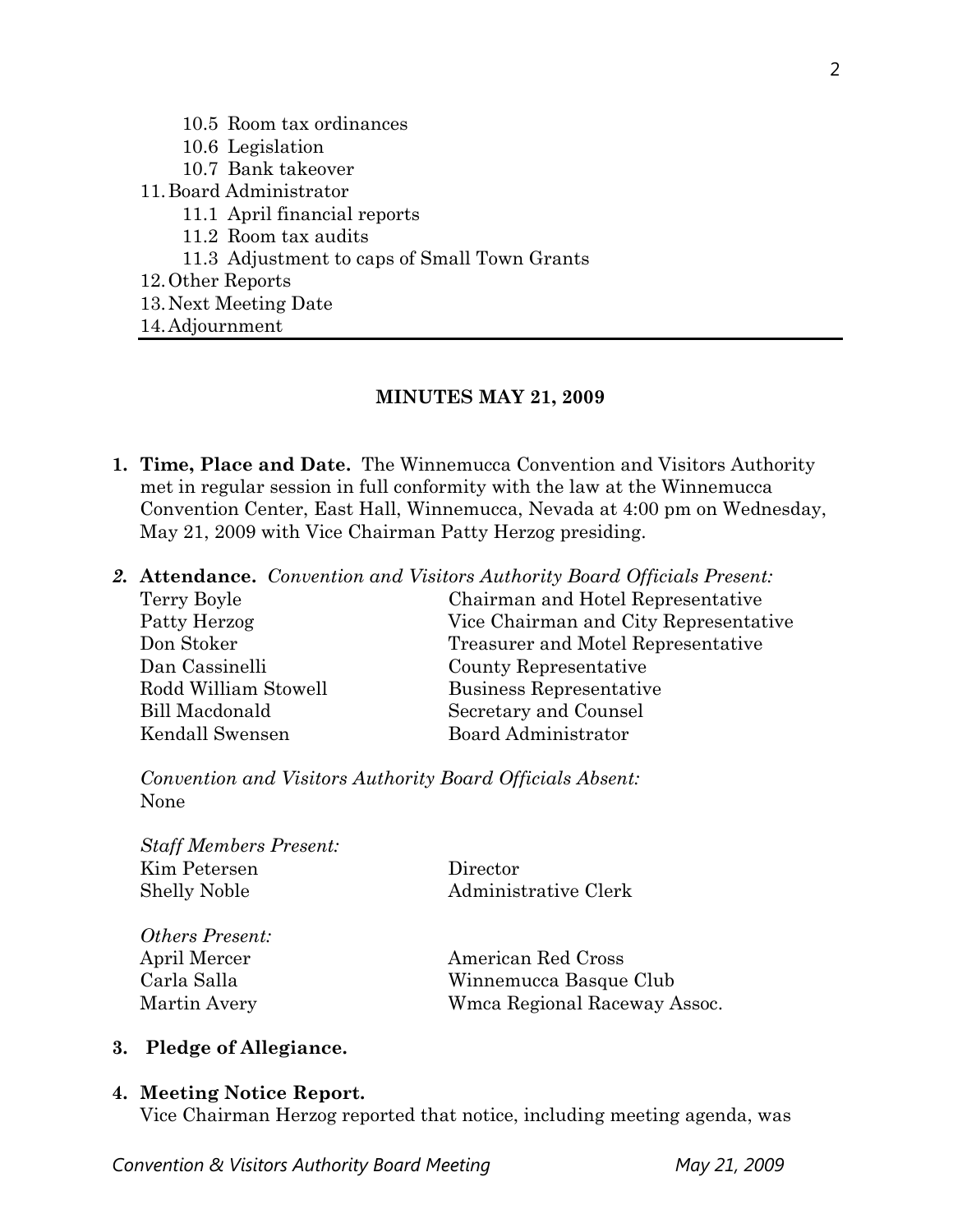posted by Shelly Noble by 9:00 am Monday, May 18, 2009 at Humboldt County Library, Court House, Post Office, City Hall and Convention Center West Hall. No persons have requested mailed notice during the past six months.

### **5. Minutes.**

Prior meeting minutes of March 18, 2009 were reviewed. *Don Stoker made a motion to accept the minutes of the March 18, 2009 meeting. Motion carried unanimously, 4-0.* Prior meeting minutes of April 22, 2009 were reviewed. *Rodd William Stowell made a motion to accept the minutes of the April 22, 2009 meeting. Motion carried, 3-0; Dan Cassinelli abstained.* Prior meeting minutes of May 4, 2009 were reviewed. *Dan Cassinelli made a motion to accept the minutes of the May 4, 2009 meeting. Motion carried unanimously, 4-0.* 

Chairman Boyle arrived and took over the meeting at this time.

- **6. Business Impact Determination.** After review of the May 21, 2009 agenda, *Don Stoker made a motion that no proposed agenda item is likely to impose a direct and significant economic burden on a business or directly restrict formation, operation, or expansion of a business. The motion carried unanimously, 5-0.*
- **7. Claims.** The following claims were submitted for payment and approved on May 21, 2009:

CHECK NUMBERS AMOUNT 14679-14754 Great Basin Bank \$166,807.84

*Dan Cassinelli made a motion to approve all claims as submitted. The motion carried unanimously, 5-0.* 

### **8. General Business.**

### **8.1 American Red Cross, request for WH facility grant, Real Heroes Banquet, August 8, 2009**

April Mercer is the Special Events Coordinator for our local Red Cross. She presented WCVA with a plaque recognizing their support of the Red Cross over the years. April is also here tonight to request the use of the West Hall on August 8, 2009 for their annual Real Heroes Banquet. *Don Stoker made a motion to approve a facility grant in the amount of \$500 for the annual American Red Cross Real Heroes Banquet to be held in the West Hall of the Winnemucca Convention Center on August 8, 2009. Motion carried unanimously, 5-0.*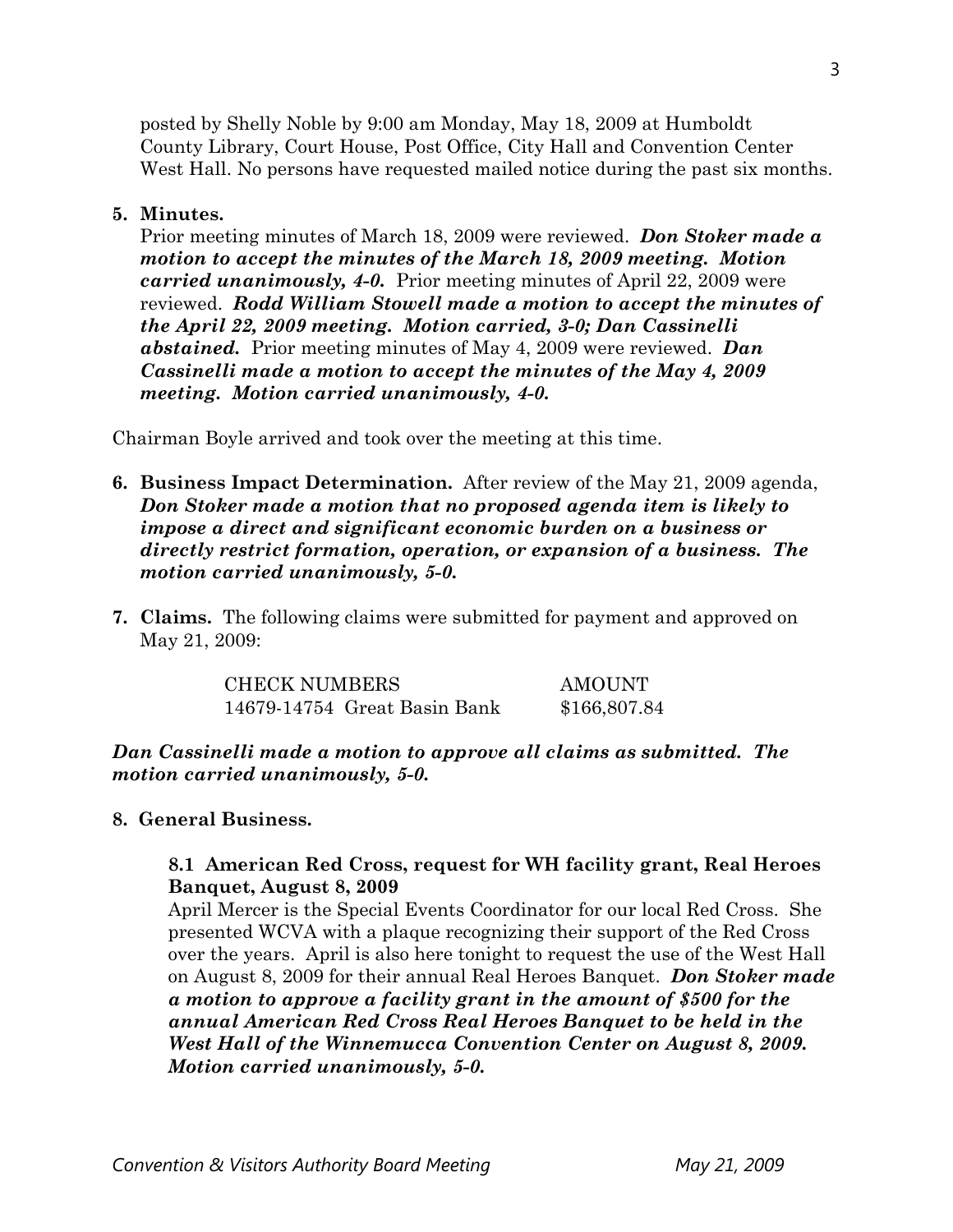### **8.2 Basque Festival, Pauline Salla-Smith, request for time extension for dance, June 13, 2009**

Pauline was unable to be here tonight so Carla Salla is representing the Winnemucca Basque Club. They would like to extend the hours of their June 13, 2009 festival dance, which will be held in the West Hall, to 2:00 am. Convention Center regulations require events to stop playing music by 12:30 am and vacate the building by 1:00 am. *Terry Boyle made a motion granting a time extension to the Winnemucca Basque Club for their dance in the West Hall on June 13, 2009 to conclude at 2:00 am. Motion carried unanimously, 5-0.* 

### **8.3 McDermitt Community Board, funds withdrawal request**

The WCVA Board received a request from the John Moddrell, Chairman of the McDermitt Community Board requesting \$10,000 of their Small Town Grant funds. Attached to this letter was a copy of the of the minutes from the May 11, 2009 McDermitt Community Board meeting where this request was approved. In his request, Mr. Moddrell informed the Board that these funds would be used for improvements to the exterior of the community hall. Some of the items included were: replacement of sod, additional trees, placement of gravel along the highway, flag pole lighting, riding lawn mower, storage container for lawn mower, tables and chairs. The Board felt that while these items do fall within the guidelines of what has been supported in the past, there was no documentation to back up the estimated cost of these items. Usually, when a request is made there are estimates included for each item from a reputable vendor. This request had no back-up of this kind. *Terry Boyle made a motion that the WCVA will not issue a check to the McDermitt Community Board for \$10,000 at this time. The McDermitt Community Board should submit invoices as they are received (they can be sent directly to the WCVA if that will expedite the process) and they will be paid out of this office up to the \$10,000 requested tonight. Motion carried unanimously, 5-0.* 

### **8.4 Ignacio Garijo, request for WH facility grant for fundraiser, September 12, 2009**

Mr. Garijo is before this board tonight to request the use of the West Hall on September 12, 2009. He is putting together a dance in support of Ginny Dufurrena, who has cancer. Mr. Garijo has musicians lined up who will donate their talents and is looking to get an organization to operate the bar who will do the same. All proceeds will go to Mrs. Dufurrena. *Don Stoker made a motion authorizing a facility grant in the amount of \$500 for a fundraiser to be held in the West Hall of the Winnemucca Convention Center on September 12, 2009 in support of Ginny Dufurrena. Motion carried unanimously, 5-0.*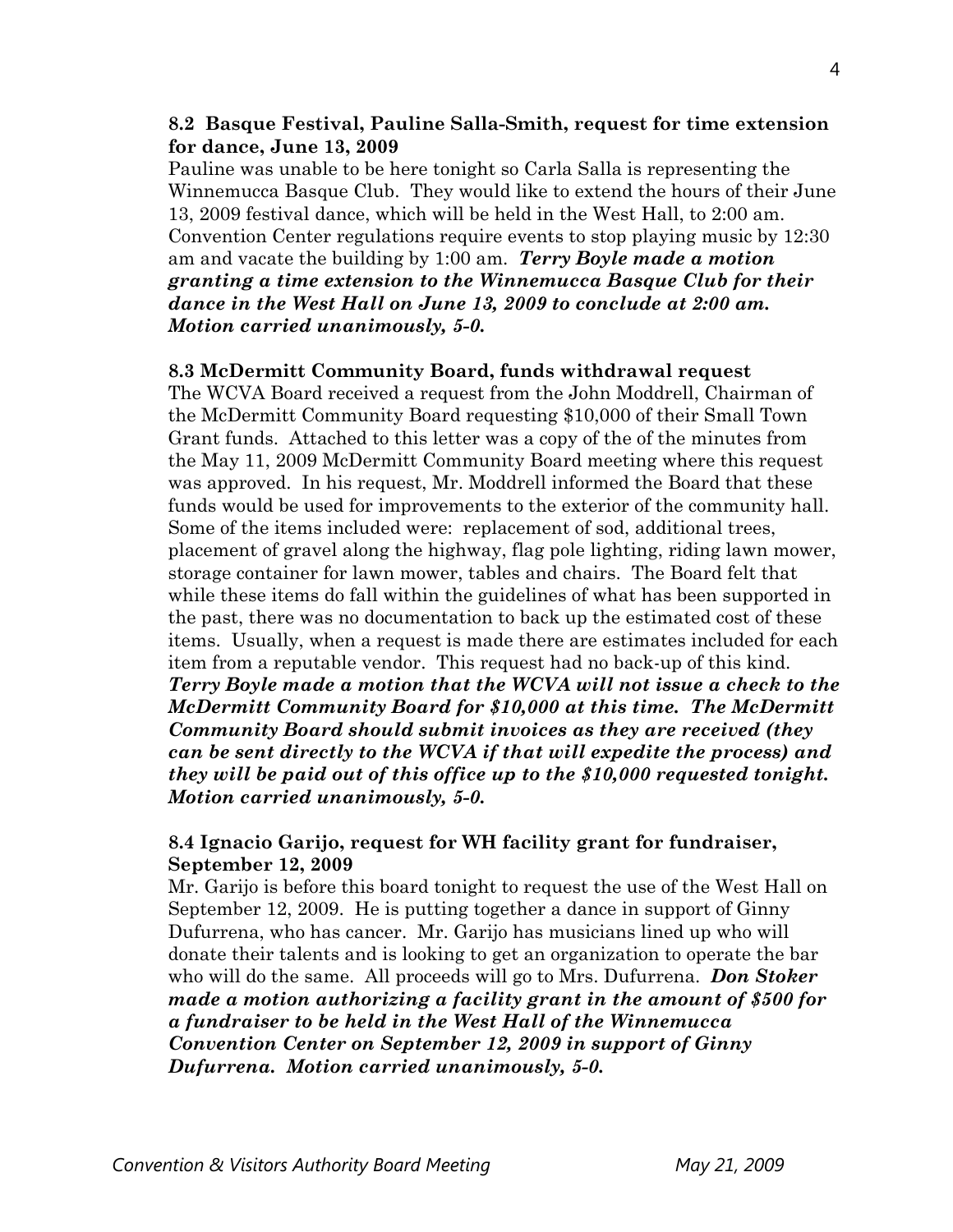### **8.5 Accommodations tax refund request, John Hall (\$192)**

Mr. Hall's room tax rebate request covers only 4 months. He has lived in the Regency Inn & Suites for the past five years and during that time has turned in his receipts to receive his rebate every nine months. Recently, he moved and even though it is not a complete 9-month period, he is requesting that these room taxes be refunded to him at this time. *Don Stoker made a motion denying Mr. Hall's request for a room tax rebate since it does not cover the 9-month time limit requirement. Motion carried unanimously, 5-0.* 

### **8.6 Accommodations tax refund request, Newmont Mining Corp. (\$585)**

There was some discussion as to whether the same person has resided in this trailer park spot since that is one requirement in order to receive this rebate. Kendall will contact the company and try to get this resolved. In the meantime, Shelly will hold their check until these questions are cleared up.

### **8.7 Accommodations tax refund request, Charles Matthews (\$522)**  Charles Matthews has submitted receipts and the proper paperwork to receive this room tax rebate.

#### **8.8 Accommodations tax refund request, Micheal Harber (\$328)**  Michael Harber has submitted receipts and the proper paperwork to receive this room tax rebate.

*Terry Boyle made a motion to approve the accommodations tax refunds for Charles Matthews (\$522) and Michael Harber (\$328). In addition, if Kendall is satisfied that the Newmont Mining Corp. claim is legitimate, this tax refund will be approved for payment also. Motion carried unanimously, 5-0.* 

**8.9 Hearing on 2009-10 Tentative Budget** 

## **8.10 Action on 2009-10 Final Budget**  *Patty Herzog made a motion to accept the 2009-10 WCVA Tentative Budget as the 2009-10 WCVA Final Budget. Motion carried unanimously, 5-0.*

# **8.11 East Hall repairs and upgrades**

Kim reported that the new boilers just arrived.

Dan asked Kim if there was any stimulus funding available for these retrofits. Kim will check but reported that when he asked Bill Deist this question, he was told there were not any of these funds available.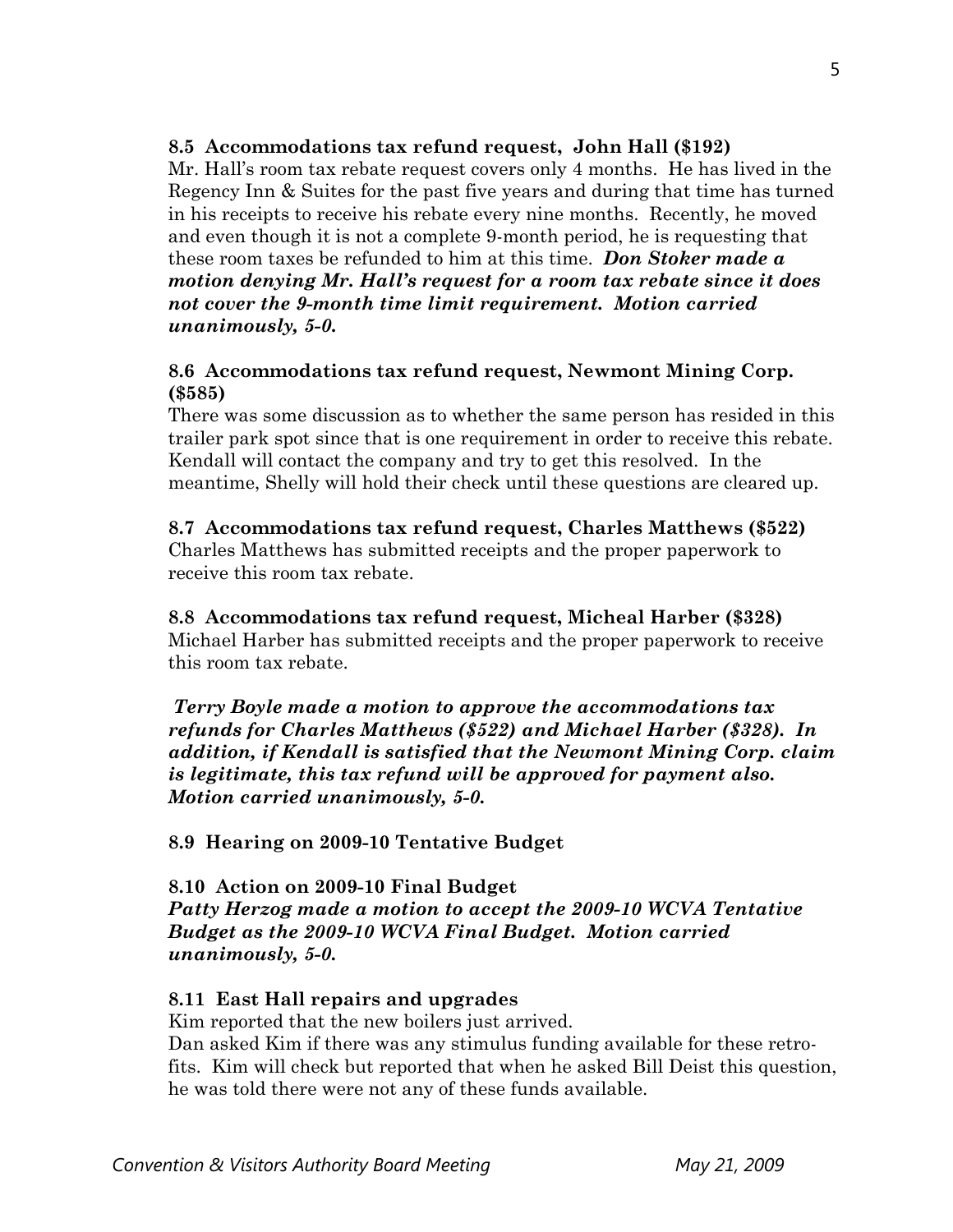#### **9. Director's Report.**

### **9.1 Financial reports on WCVA events**

Financial reports from WCVA accounts were presented to board members this afternoon for review.

#### **9.2 Shooting the West re-structure**

This item will be postponed until next month.

#### **10. Secretary & Counsel, Monthly Report.**

#### **10.1 Monthly report including compliances**

Bill presented reports from the Chamber of Commerce for the month of April.

#### **10.2 Delinquent accounts**

Bill and Kendall recently met with the Chief of Police on the Economy Inn embezzlement issue. They are still working towards a resolution. McDermitt Motel is sending in their monthly room tax returns, but no funds are included with these returns. They do not have a county business license. Bill is preparing a notice requesting that the owner come before this board at a future meeting.

#### **10.3 Water truck title**

This process is almost complete. Bill needs to get one more signature to get this title in our name.

#### **10.4 Right of first refusal - raceway**

Mr. Avery is here tonight because he is the owner of the land that the Winnemucca Regional Raceway activities are held on. The WRRA has a 99 year lease with him. He wants to sell this land and since the City, County and WCVA have Right of First Refusal, he is here tonight to see if WCVA has an interest in purchasing this land. After some discussion, the board was in agreement that they do not want to own this land. The discussion then centered around the WRRA and their sub-associations. Mr. Avery informed WCVA that there are some difficulties within the group. One of them being that every time there is a change of officers all paperwork seems to disappear so each new group has to start from ground zero to get things organized. He has become involved with WRRA again this year and is attempting to get all their documents and other important papers together in one location. Mr. Avery feels that if an entity like the WCVA were to own the land and be involved with its operations, then all of this paperwork could be kept in one central location. As with a lot of groups, a small number of individuals are trying to run things and after a year or two get tired and resign. For the most part, they do pretty well, it's just that there's no consistency of board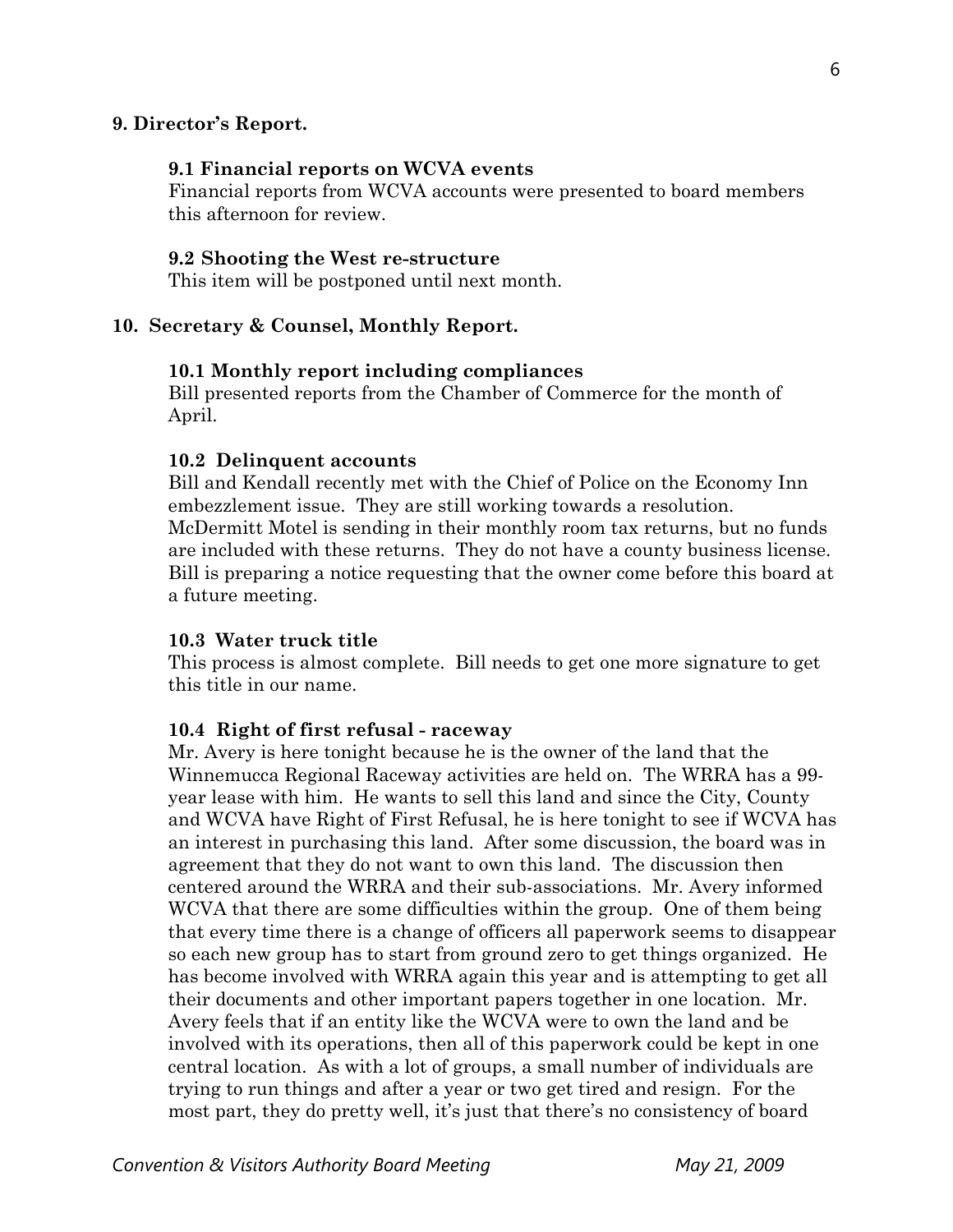members from year to year. Also, the Stock Car Division and Moto Cross Division do not work with each other or the WRRA Board. The WCVA members felt that the WRRA Board should have representatives from both of these groups so that everyone could work together to make a master plan. There could also be representatives from WCVA, the City and the County. Otherwise, the whole organization may not survive.

### **10.5 Room tax ordinances**

The City and County both passed the ordinances that were worked out at the May 4, 2009 Special Meeting. Now a cooperative agreement will be prepared between the entities.

## **10.6 Legislation**

There is no pending legislation regarding room taxes at this time.

# **10.7 Bank takeover**

Everyone is aware that Great Basin Bank is now Nevada State Bank. We received a creditors notice from them but no action was required on our part. We were included in this mailing because GBB had been a sponsor at some of our events and is a WEC Scoreboard sponsor.

## **11. Board Administrator.**

# **11.1 April financial reports**

Room taxes were down this month.

# **11.2 Room tax audits**

 Once again, Kendall contacted Santa Fe Inn and Val-U Motel regarding information he has been requesting the past few month to try to reconcile their deposits with records on-site. Since they are still not providing these records, Kendall will set up a meeting with Bill to begin the proceedings to go to the City and get their business licenses revoked.

# **11.3 Adjustment to caps on Small Town Grants**

This item has been discussed in the past but no action has been taken on it. Kendall would like to proceed with this by the end of this year so that beginning in July these adjustments would take effect.

### **12. Other reports.**

 **12.1** Don would like the WCVA to get two VERY LARGE banners to hang in the Indoor Events Center on the back wall so that that is what visitors look at during events, in person or in action photos.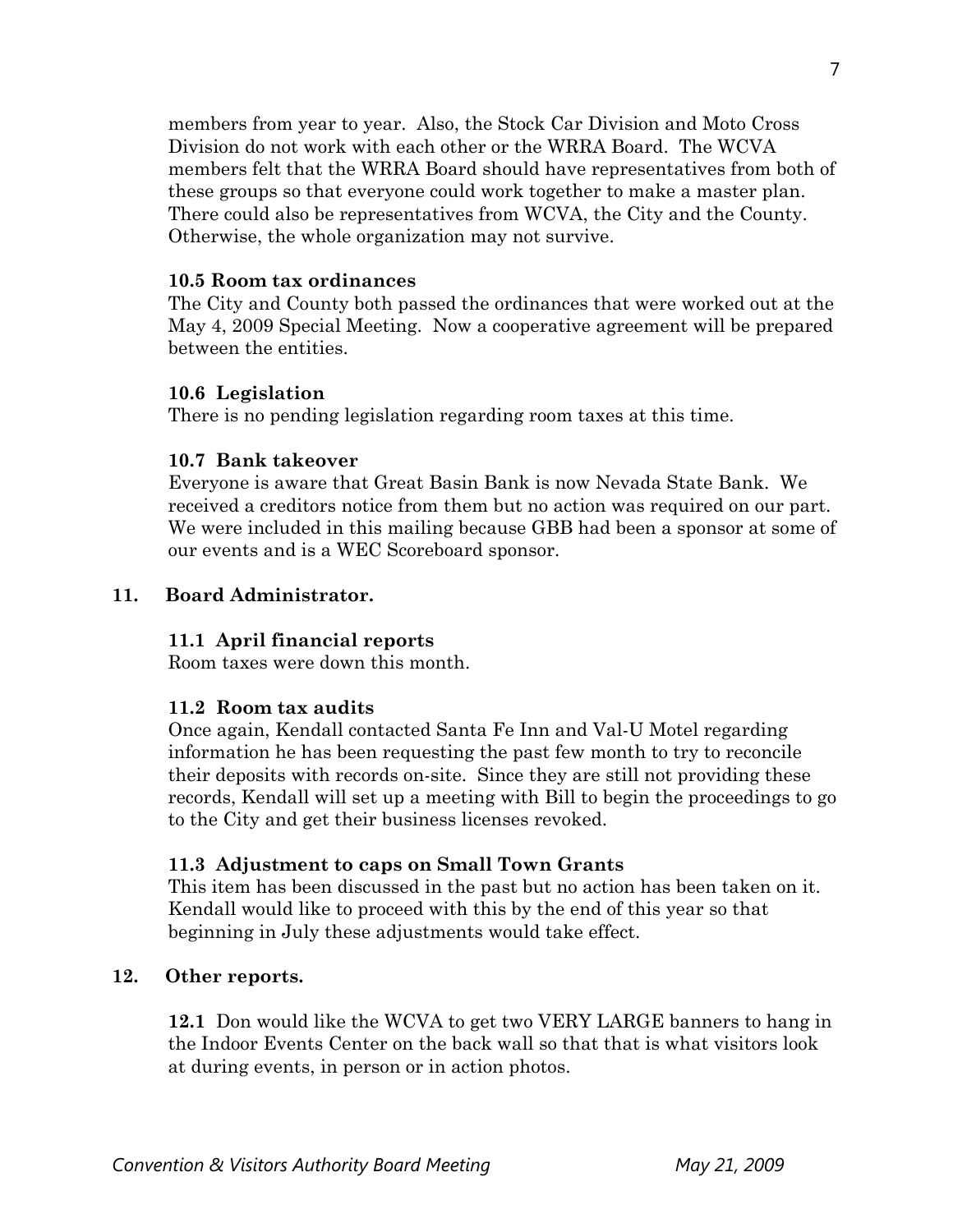**12.2** Dan commented on the new electronic sign and how good it looks with the color graphics. There are still some minor issues with the programming that we are working on.

# **13. Regular Business. Next Meeting. The Board confirmed the next regular meeting date of Wednesday, June 17, 2009.**

**14. Adjourn.** The meeting was adjourned at 5:45 pm to the next regular meeting, or to the earlier call of the Chairman or to the call of any three (3) members of the Board on three (3) working days notice.

Respectfully submitted,

Shelly Noble

APPROVED ON \_\_\_\_\_\_\_\_\_\_\_\_\_\_\_\_\_\_\_\_\_\_\_\_\_\_\_\_, 2009

As written\_\_\_\_\_\_\_\_\_\_\_\_\_\_\_

As corrected

Winnemucca Convention & Visitors Authority Board

 $\_$  ,  $\_$  ,  $\_$  ,  $\_$  ,  $\_$  ,  $\_$  ,  $\_$  ,  $\_$  ,  $\_$  ,  $\_$  ,  $\_$  ,  $\_$  ,  $\_$  ,  $\_$  ,  $\_$  ,  $\_$  ,  $\_$  ,  $\_$  ,  $\_$  ,  $\_$  ,  $\_$  ,  $\_$  ,  $\_$  ,  $\_$  ,  $\_$  ,  $\_$  ,  $\_$  ,  $\_$  ,  $\_$  ,  $\_$  ,  $\_$  ,  $\_$  ,  $\_$  ,  $\_$  ,  $\_$  ,  $\_$  ,  $\_$  , TERRY BOYLE PATTY HERZOG Hotel Representative

Chairman and Vice Chairman and City Representative

\_\_\_\_\_\_\_\_\_ \_ \_\_\_\_\_\_\_\_\_\_\_\_\_\_\_ \_\_\_\_\_\_ \_\_\_\_\_\_\_\_\_\_\_\_\_\_\_\_\_ DON STOKER RODD WILLIAM STOWELL Treasurer and Motel Representative Business Representative

Convention & Visitors Authority Board Meeting **May 21, 2009**